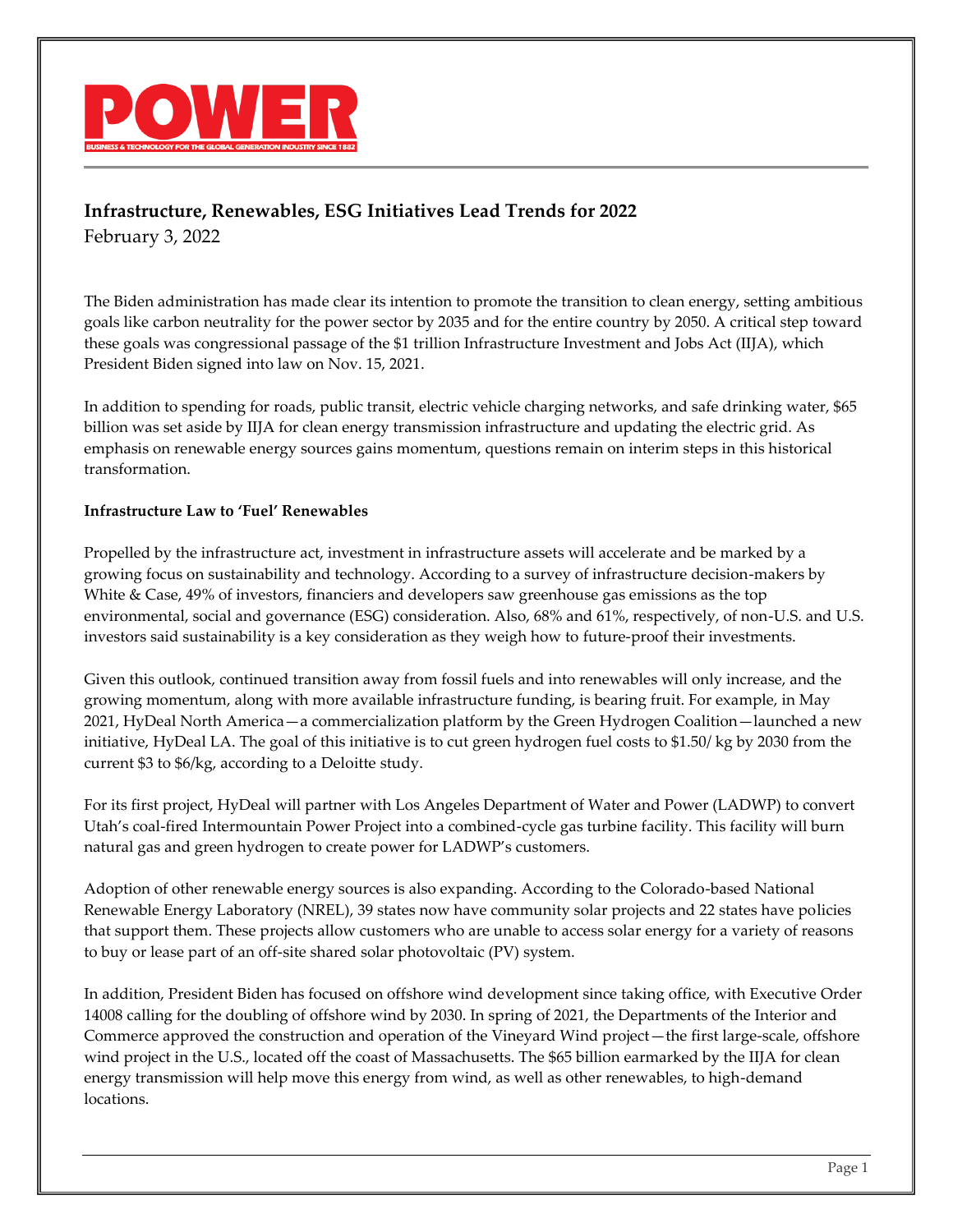## **Traditional Energy Providers Adapt**

With the growing emphasis on climate change and increasingly more cost-efficient renewable fuels, major oil and gas producers are making commitments to reduce greenhouse gases. Companies such as Chevron and ExxonMobil, for instance, are exploring and embracing carbon sequestration to reduce their carbon footprints, as well as other technologies and process changes that may actually play an even larger role.

To effectively mitigate climate change, the oil and gas sector must reduce its emissions by at least 3.4 gigatons of carbon-dioxide equivalent (GtCO2e) a year by 2050, compared with policies or technologies currently in place—a 90% reduction in current emissions, according to McKinsey. Outside of process changes and carbon sequestration, another way to accomplish carbon-neutral goals may be to divest petrochemical assets in favor of renewables.

Additionally, as one of his first executive orders, President Biden issued EO 13990, directing the Environmental Protection Agency (EPA) to issue regulations under the Clean Air Act to reduce the oil and gas industry's methane emissions. This was followed by a far-reaching U.S. Methane Emissions Reduction Plan in November 2021 that impacts agriculture, landfill, oil, gas and other methane emissions sources–and places additional pressure on the power sector's carbon reduction efforts.

On another front, the pace of coal-fired power plant retirements should accelerate in the U.S. over the next decade, and the U.S. Energy Information Administration (EIA) says that plant owners have indicated they plan to retire 28% of coal-fired capacity by 2035. Just in the past decade, the power industry reduced its carbon emissions by about 25% because coal closures were primarily replaced by natural gas-fired generation, which emits about half the carbon of coal.

## **The 'Clean' Effect on M&A and Investment Activity**

The transition to cleaner fuel sources is gathering pace, but it comes with headwinds for oil and gas producers. In many cases, this has prompted increased consolidation, with merger and acquisition (M&A) activity ramping up across the sector, especially for independent U.S. producers. With natural gas prices jumping 40% last year and sparking acquisitions like Southwestern Energy's \$2.7 billion purchase of Indigo Natural Resources, it be will interesting to see if this trend will continue, driving increased M&A activity in 2022. Additional catalysts for M&A activity, in the short term, may include coal power plant conversions to cleaner fuel sources (e.g., natural gas), and the industry ramp up in renewable capacity and battery storage.

Asset divestiture by large oil and gas producers slowed following the spread of COVID-19 due to suppressed buyer interest, but there have been exceptions, including BP's \$5 billion sale of its petrochemical business to INEOS Oil & Gas last June. Such moves, according to Deloitte, can free up capital for renewables and net-negative carbon technologies, along with projects (even outside the sector) and M&A options. Other large producers may opt to rebalance their portfolios as well.

Also, as ESG concerns have recently increased, many private equity (PE) investors are moving away from oil and gas in favor of more carbon-neutral goals, and data from Preqin Pro reported by Bloomberg shows that capital raised for renewables PE funds now dominates the energy sector. Last year, the investment in renewables was on pace to eclipse that for fossil fuels by a factor of 25, and this trend should continue as IIJA funds reach the market.

#### **Capital Spending Increases with Renewables**

The outlook for renewable fuel sources looks sunny, but darker clouds are on the horizon. Obie Ugboaja, lead analyst for North American Regulated Utilities at S&P, cautioned in December 2021 that the bigger picture needs